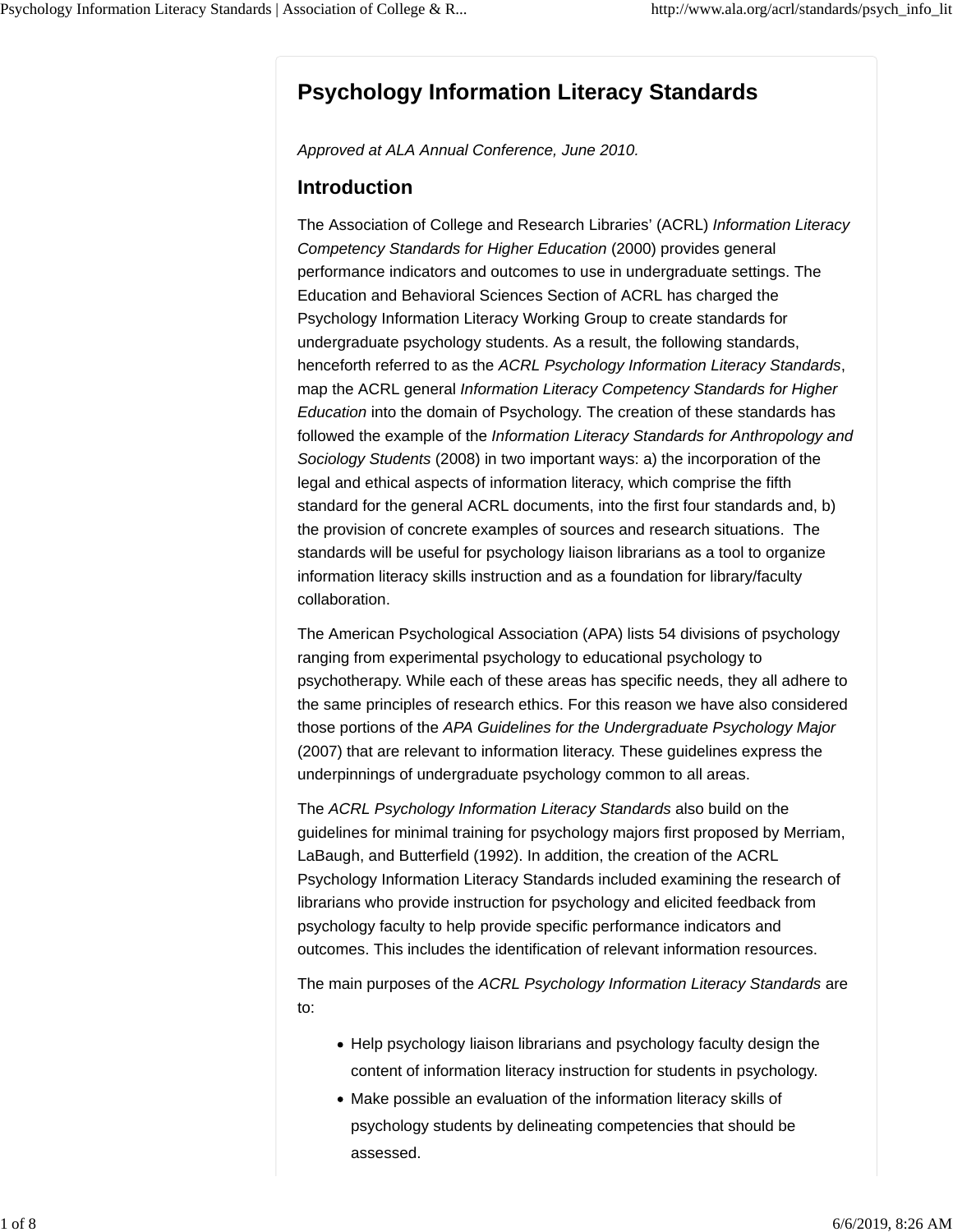Encourage psychology liaison librarian and psychology faculty collaboration in the teaching of information literacy as a component of research methods in psychology (Thaxton, Faccioli, and Mosby, 2004).

### **STANDARD ONE**

**The information literate psychology student determines the nature and extent of the information needed.**

#### **Performance Indicators:**

- 1. Defines and articulates the need for information. Outc *omes Include:*
	- 1. Identifies and articulates a topic of interest.
	- 2. Determines with psychology faculty whether research, diagnostics, practice guidelines, statistics, or other types of information are needed.
- 2. Understands basic research methods and scholarly communication patterns in psychology necessary to select relevant resources. *Outcomes Include:*
	- 1. Understands the traditional production flow of scholarly communication in psychology from primary to secondary sources.
	- 2. Understands basic research methods in psychology research, including research design, data analysis, and interpretation. **Example**: Distinguishes between an empirical study and a literature review.
	- 3. Understands the role of peer review in journal articles. Example: Understands the difference between a peer reviewed article and an article selected by an editor.
	- 4. Understands the expanding role of the Web in scholarly communication for selecting appropriate Web sources.
	- 5. Understands the principles of privacy, confidentiality, and other ethical issues related to research methodology in psychology.
	- 6. Recognizes the difference between scholarly research and popular sources of information.
- 3. Understands the costs and benefits of acquiring the needed information. *Outcomes Include:*
	- 1. Understands that scholarly material can be obtained beyond local library holdings. **Example**: Uses interlibrary loan.
	- 2. Defines a realistic overall plan and timeline to acquire and analyze the needed information.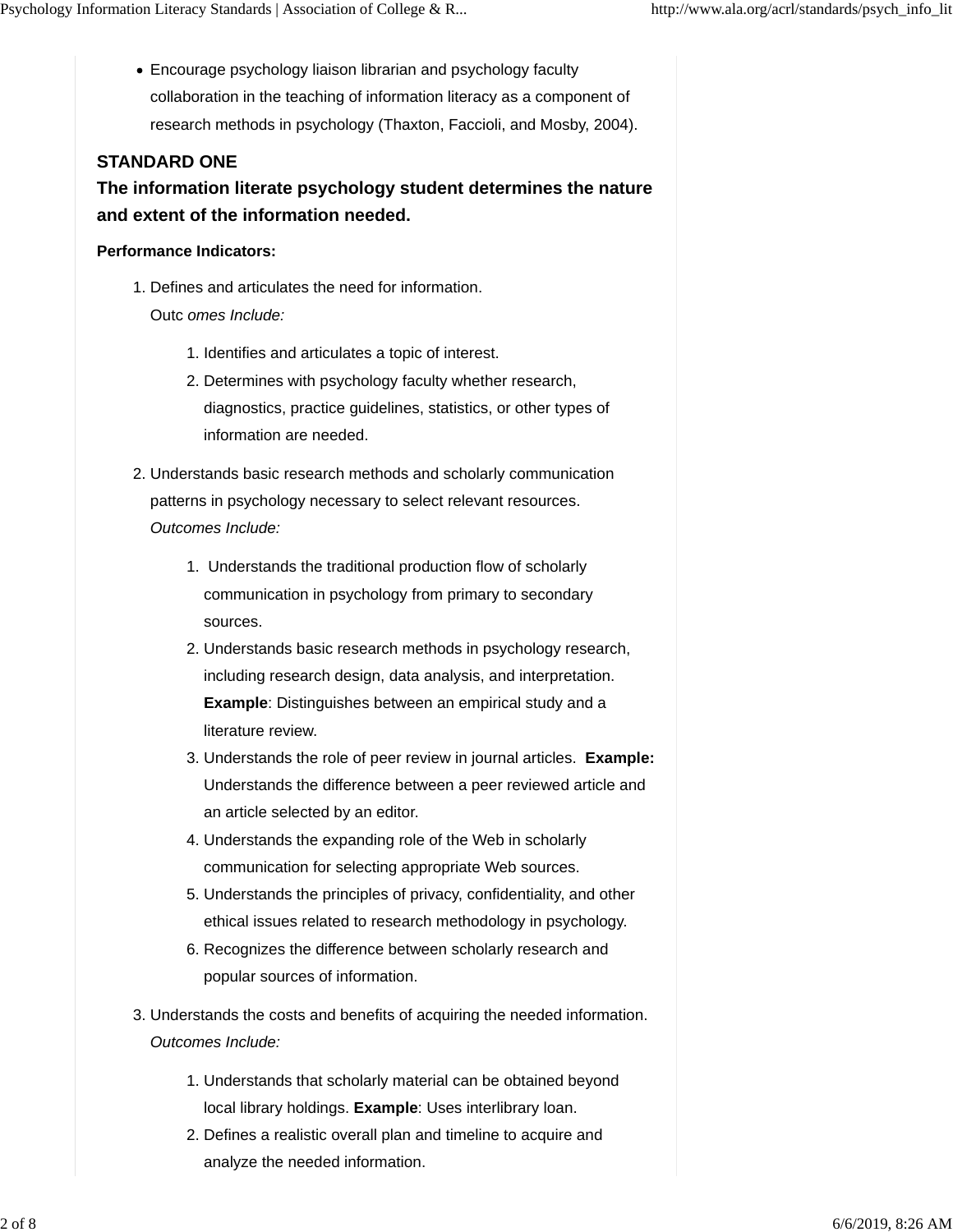3. Consults with librarians before paying for information and recognizes that different institutions throughout the world offer different sources for fee-based information.

### **STANDARD TWO**

**The information literate psychology student accesses needed information effectively and efficiently.**

#### **Performance Indicators:**

1. Selects the most appropriate sources for accessing the needed information.

*Outcomes Include:*

- 1. Identifies and selects appropriate sources for locating relevant books.
- 2. Identifies and selects appropriate article databases. Recognizes the difference between discipline-specific databases and aggregate databases when using library resources. **Example:** Identifies databases with significant content for psychology, such as PsycINFO™ and MEDLINE™.
- 3. Incorporates relevant Web search engines and government sources into scholarly research. **Examples**: Uses Google Scholar<sup>™</sup> and PubMed<sup>™</sup>.
- 4. Knows and complies with local, state/provincial, and federal laws and institutional rules on access to information resources.
- 5. Consults additional resources with cross-cultural, international, or interdisciplinary content when appropriate.
- 2. Constructs and implements effectively-designed search strategies. *Outcomes Include:*
	- 1. Uses appropriate psychological terminology for searching databases, recognizing the different effects of using keywords, synonyms, and controlled vocabulary from the database. **Example**: Uses online thesaurus in PsycINFO™.
	- 2. Creates and uses effective search strategies in relevant databases using advanced search features, such as Boolean operators, truncation, and proximity searches. **Example**: Uses (adolescen\* OR teen) AND episodic memory.
	- 3. Retrieves scholarly journals, books, and sources appropriate to the inquiry. **Example**: Understands how to retrieve online journal articles and how to locate journals in the periodical stacks.
	- 4. Seeks out knowledgeable individuals in the library and academic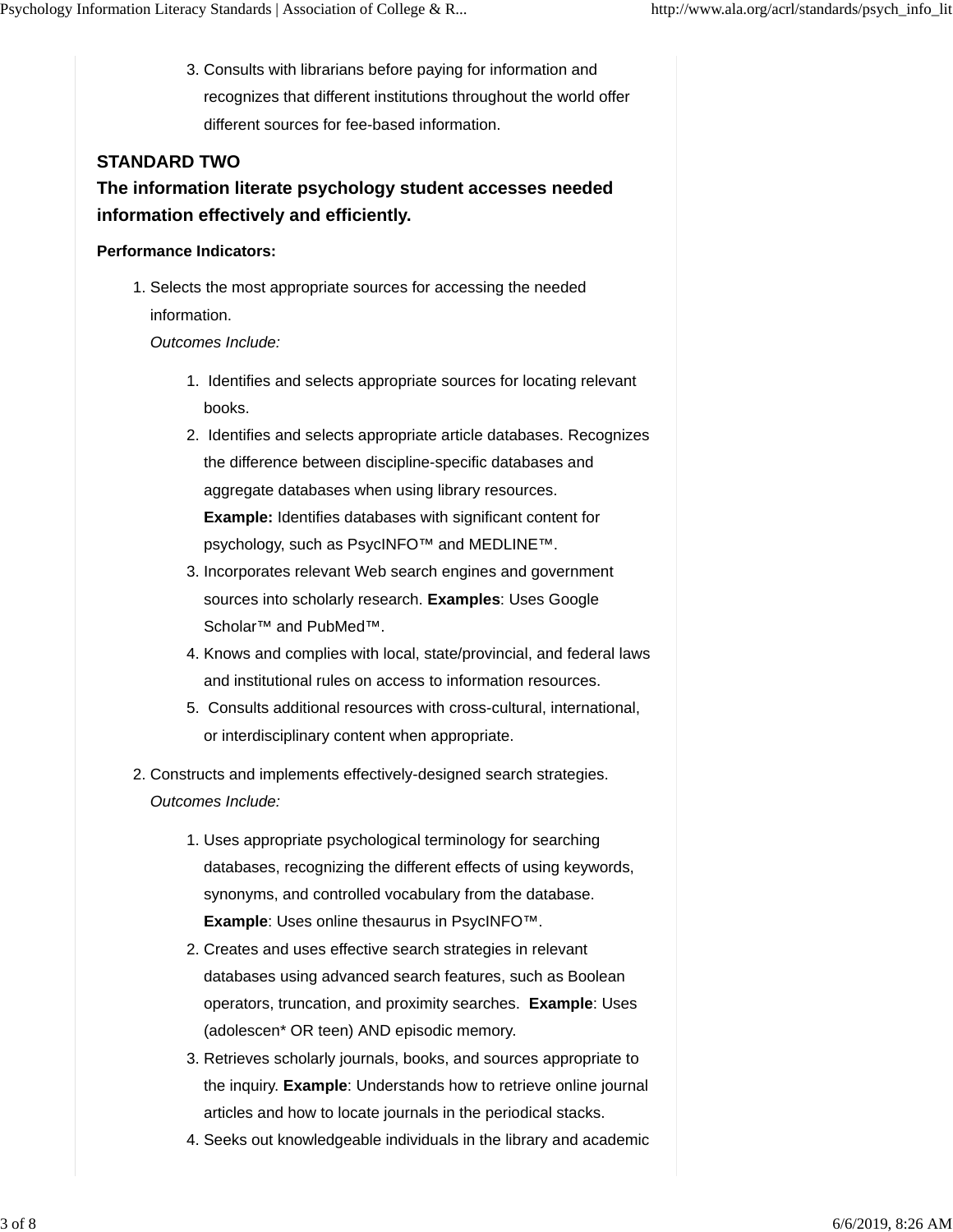department as part of the search plan. **Example**: Makes appointment with the library psychology subject specialist.

- 5. Assesses results to ascertain if there are information gaps and revises or expands search strategy as necessary.
- 3. Effectively organizes and credits information sources.
	- *Outcomes Include:*
		- 1. Identifies and systematically records all relevant citation information for future use. **Examples**: Utilizes vendor storage space on MyEBSCOhost™; Exports to RefWorks™ bibliographic manager.
		- 2. Produces accurate citations and reference lists using the most current documentation style of the American Psychological Association.
		- 3. Demonstrates respect for intellectual property rights by accurately giving credit to the words and ideas of others.

### **STANDARD THREE**

**The information literate psychology student evaluates information and its sources critically and incorporates selected information into her or his knowledge base.**

#### **Performance Indicators:**

- 1. Summarizes the main ideas to be extracted from the information gathered and synthesizes to construct new ideas. *Outcomes Include:* 
	- 1. Selects the main ideas from resources and paraphrases or identifies verbatim material to be quoted.
	- 2. Recognizes interrelationships between research results and psychological theories and combines information to produce new ideas with supporting evidence. **Example**: Indicates that research supports or contradicts a psychological theory.
	- 3. Recognizes that existing information can be combined with original thought, and/or analysis to produce new information and insights into behavior and mental processing.
- 2. Combines critical and creative thinking, implementing the scientific approach to solve problems related to behavior and mental processes. *Outcomes Include:*
	- 1. Examines and compares information from various sources in order to evaluate reliability, validity, accuracy, authority, timeliness, and point of view or bias. **Example**: Compares results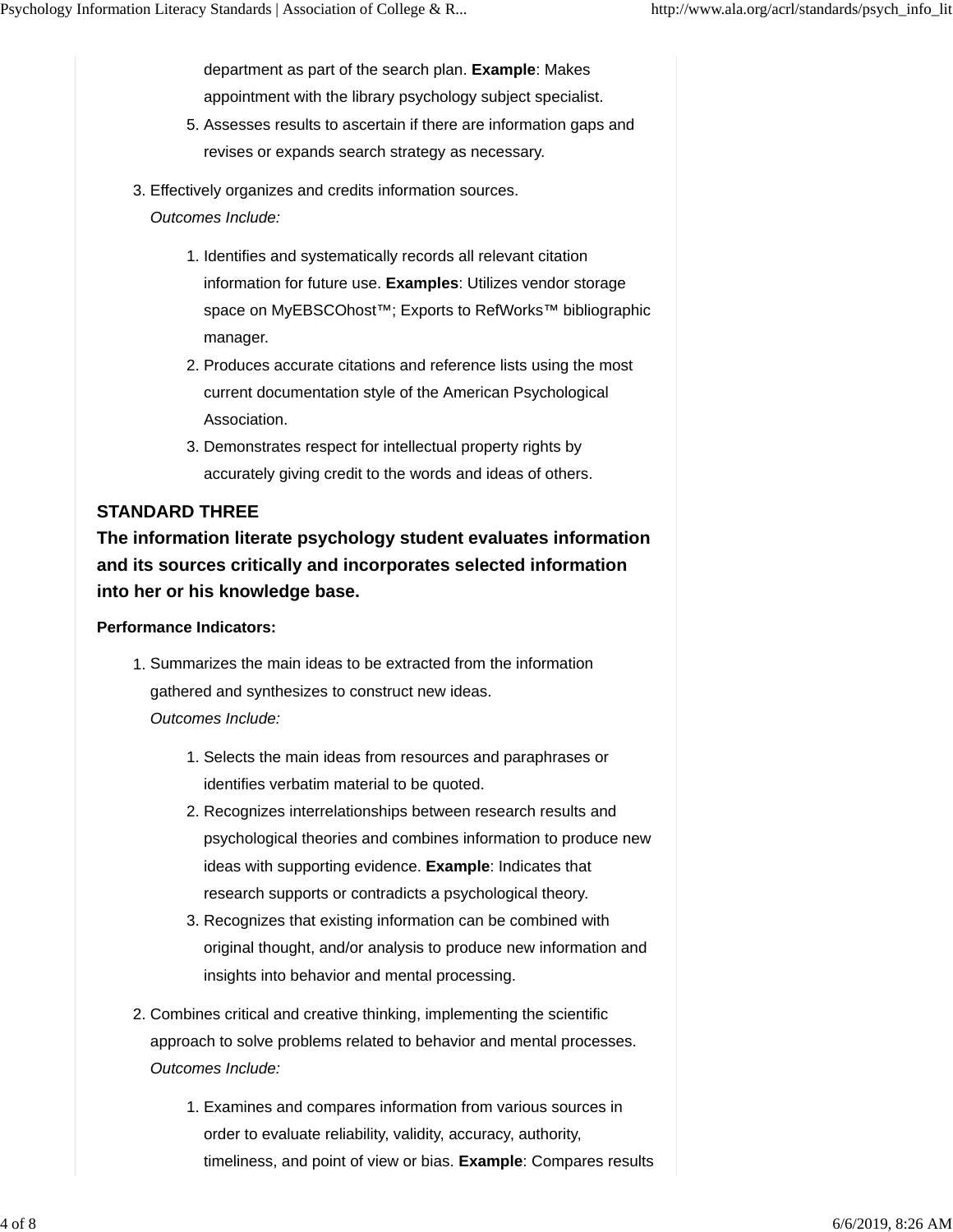from a traditional literature review and a meta-analysis.

- 2. Recognizes the strengths and weaknesses of different research methods. **Example:** Understands the difference between quantitative and qualitative research.
- 3. Understands the need to weigh the evidence and tolerate ambiguity.
- Understands what constitutes valid evidence and recognizes 4. prejudice, deception, bias, or manipulation. **Example:** Understands how to recognize or apply the correct statistical tools for a problem.
- 5. Recognizes, understands, and respects the complexity of sociocultural and international diversity. **Example**: Compares the concept of intelligence cross-culturally.
- 6. Understands the political and social issues of censorship and freedom of speech as they relate to psychological research. **Example:** Understands the political implications of research examining gender, ethnic, or racial differences.
- 3. Compares new information with prior knowledge to determine its value, contradictions, or other unique characteristics.
	- *Outcomes Include:*
		- 1. Demonstrates familiarity with the relevant concepts, theoretical perspectives, empirical findings, and historic trends in psychology.
		- 2. Documents the information seeking process to explain and evaluate the new information gathered.
		- 3. Evaluates the information collected by comparing it with other sources and current theoretical knowledge; considering such things as the limitations of the research instruments and samples available for study. **Example:** Student interested in rural mental health care notices that most articles deal with urban mental health care.
		- 4. Draws conclusions based upon information gathered and integrates new information with previous information. Seeks expert opinion from instructor or other subject specialist to validate the research results and interpretation of the information.
		- Extends information query based on new information when 5. necessary. **Example**: Student expands search on therapeutic tools to include virtual reality therapy after finding a citation discussing this new area.
		- 6. Outlines future research suggested by new information.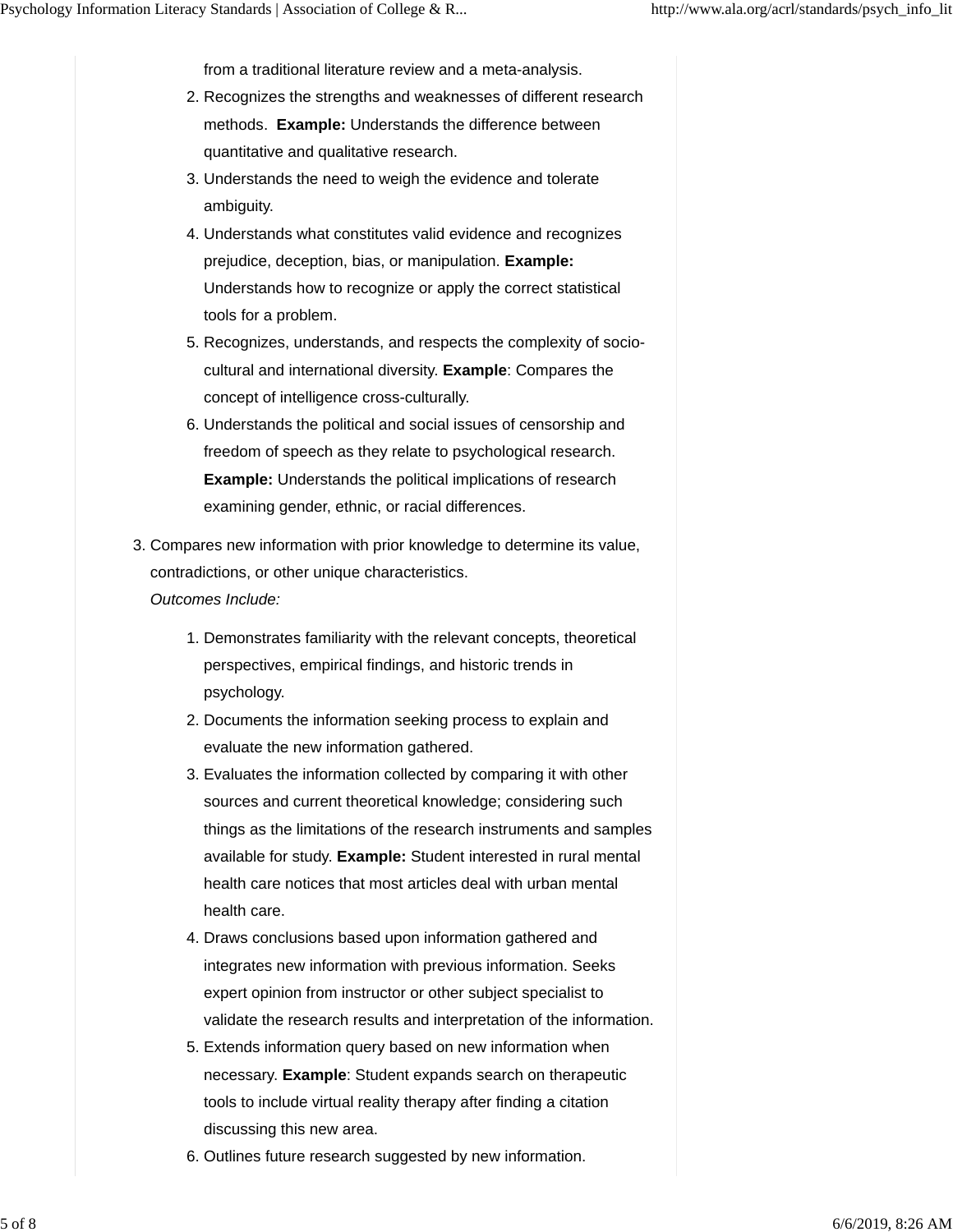## **STANDARD FOUR**

**The information literate psychology student, individually or as a member of a group, uses information effectively to accomplish a specific purpose**

#### **Performance Indicators:**

- 1. Applies new and prior information to the planning and creation of a particular project, paper, or presentation. *Outcomes Include:*
	- 1. Organizes the content in a manner that supports the purposes and format of the product. **Example:** Creates a draft or an outline on new treatments for Asperger Syndrome.
	- 2. Integrates the new and prior information, including quotations and paraphrasing with relevant citations to authors of original ideas and information; includes reference section. **Example**: Correctly cites sources using APA format.
	- 3. Accurately represents team member contributions in collaborative projects.
- 2. Communicates the product effectively to others.
	- *Outcomes Include:*
		- Chooses a communication medium and format that best supports 1. the purposes of the product or presentation and the intended audience. **Example:** Prepares a poster on effects of ethics on classroom behavior for a regional conference.
		- 2. Uses appropriate information technology applications in creating the product or presentation. **Example:** Creates PowerPoint™ presentation on attention deficit disorder with hyperactivity (ADHD) in adults for class assignment.
		- 3. Demonstrates an understanding of intellectual property, copyright, and fair use of copyrighted material and posts permission granted notices as needed.

# **References**

Association of College and Research Libraries. (2000). *Information literacy standards for higher education*. Washington, DC: Author. Retrieved from http://www.ala.org/ala/mgrps/divs/acrl/standards /informationliteracycompetency.cfm (/acrl/standards /informationliteracycompetency)

American Psychological Association. (2007). *APA guidelines for the undergraduate psychology major (http://www.apa.org /ed/psymajor\_guideline.pdf).* Washington, DC: Author.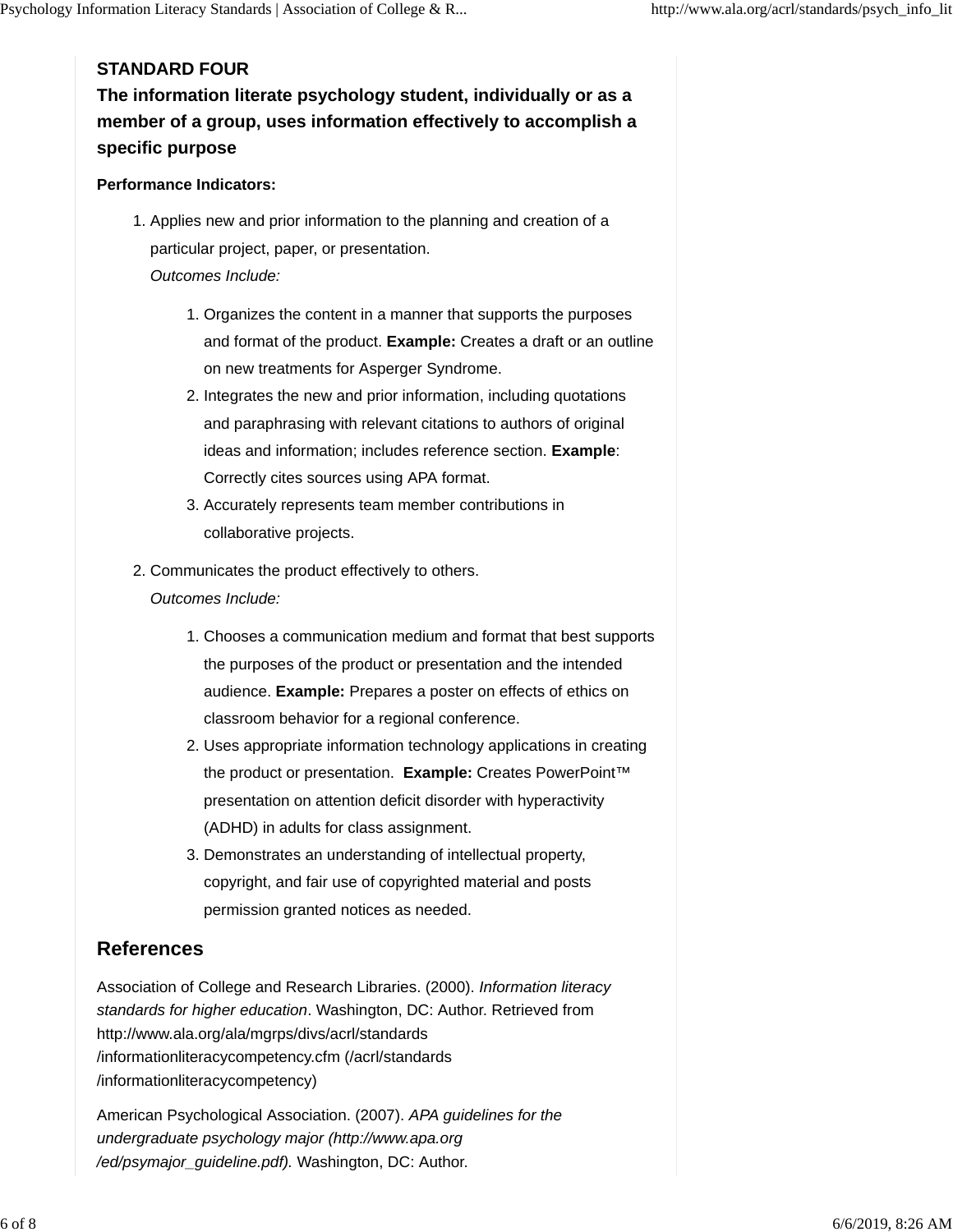Anthropology and Sociology Section Instruction and Information Literacy Committee Task Force on IL Standards. (2008). *Information literacy standards for anthropology and sociology students* (http://www.ala.org/acrl/standards /anthro\_soc\_standards).

Merriam, J., LaBaugh, R. T., & Butterfield, N. E. (1992). Library instruction for psychology majors: Minimum training guidelines. *Teaching of Psychology*, 19(1), 34-36.

Thaxton, L., Faccioli, M. B., & Mosby, A. P. (2004). Leveraging collaboration for information literacy in psychology. *Reference Services Review*, 32, 185-189.

# **Other Works Consulted**

American Psychological Association. (2002). Ethical principles of psychologists and codes of conduct (http://www.apa.org/ethics/code2002.html). *American Psychologist*, 57, 1060-1073.

Bieschke, K. J., Fouad, N. A., Collins, F. L., Jr., & Halonen, J. S. (2004). The scientifically-minded psychologist: Science as a core competency. *Journal of Clinical Psychology*. 60, 713-723.

Chamberlain, K. (1986). Teaching the practical research course. *Teaching of Psychology*, 13, 204-208.

Daugherty, T. K., & Carter, E. W. (1997). Assessment of outcome-focused library instruction in psychology. *Journal of Instructional Psychology*, 24(1), 29-33.

Faix, A., & Hughes, J. (2006). Suntanning as a risky behavio(u)r: Information literacy for research methods in psychology. In D. Cook & N. Cooper (Eds.), *Teaching information literacy skills to social sciences students and practitioners: A casebook of applications*. (pp. 218-224). Chicago: Association of College and Research Libraries.

Hayes-Bohanan, P., & Spievak, E. (2008). You can lead students to sources, but can you make them think? *College & Undergraduate Libraries*, 15, 1-2.

Halonen, J. S., Bosack, T., Clay, S., & McCarthy, M. (2003). A rubric for learning, teaching, and assessing scientific inquiry in psychology. *Teaching of Psychology*, 30, 196-207.

Lampert, L. (2005). "Getting psyched" about information literacy: Successful faculty-librarian collaboration for educational psychology and counseling. *The Reference Librarian*, 43(89/90), 5-23.

Larkin, J. E., & Pines, H. A. (2005). Developing information literacy and research skills in introductory psychology: A case study. *The Journal of Academic Librarianship*, 31(1), 40-45.

McCarthy, M., & Pusateri, T. P. (2006). Teaching students to use electronic databases. In W. Buskist & S. F. Davis (Eds.), *Handbook of the teaching of psychology* (pp. 107-111). Malden, MA: Blackwell Publishing.

Paglia, A., & Donahue, A. (2003). Collaboration works: Integrating information competencies into the psychology curricula. *Reference Services Review*, 31,